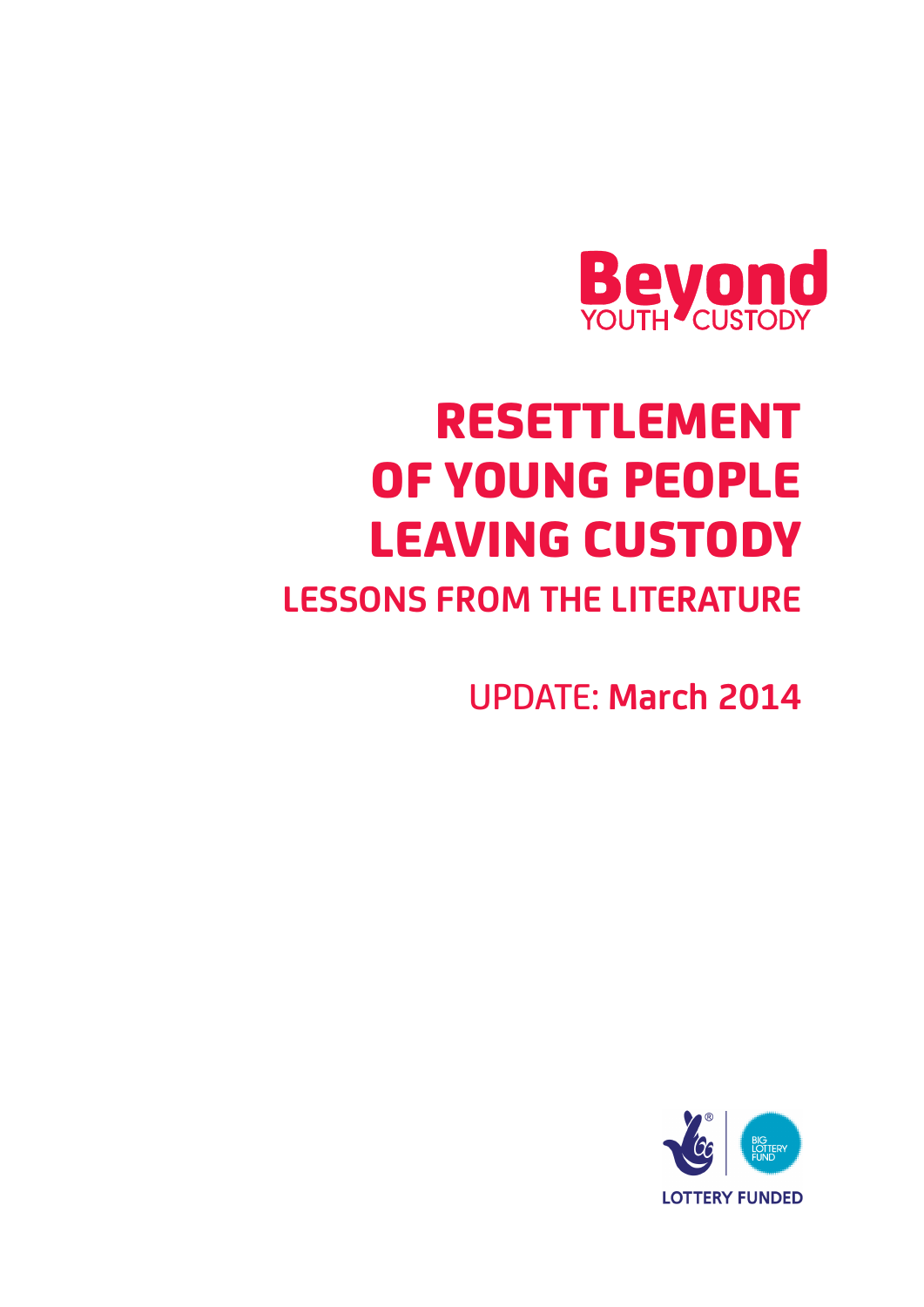In April 2013, Beyond Youth Custody published an extensive review of the literature on the resettlement of young people from custody (Bateman et al, 2013a). New publications are constantly added to the literature so that the shape of the evidence base is changed incrementally over time. Beyond Youth Custody is accordingly committed to publishing regular supplements that take account of the latest developments in resettlement policy and practice and disseminate the most recent research findings in the field. The current paper is the third in a series of updates providing an overview of relevant publications appearing in the period since the literature review was originally published. It aims to ensure that resettlement practitioners with young people have access to the latest available lessons from research, policy and practice.

## **Continued falls in the imprisonment of young people and challenges for resettlement**

The literature review noted that following a rapid rise in the use of custody for young people from the early 1990s onwards, there had more recently been a substantial decline. The under 18 population of the secure estate in December 2012 stood at 1,372 – 49% below that in the equivalent month in 2008. That general pattern has continued in the interim period: at March 2013, there were 1,290 children in the secure estate and by August 2013 that number had fallen to 1,239. The latest data, for December 2013, show a further decline to 1,168. It should be acknowledged that population figures for that month tend to be lower than for the rest of the year, perhaps indicating a reluctance of courts to impose custodial sentences that would require the imprisonment of children over the Christmas period. Nonetheless, the population at December 2013 is almost 14% below that in the same month for the previous year, suggesting that the continuing decline is a real one (Ministry of Justice, 2014a).

The young adult prison population is also falling, albeit at a slightly slower rate. As noted in the literature review, the number of young adults aged 18-20 in custody fell by 16% between 2008 and 2012. Over the past 12 months, the reduction has been more rapid, although still not as pronounced as that for children below the age of 18. At the end of December 2013, 5,915 young adults were detained in custody, representing a decline of 11.5% compared to the equivalent date in 2012 (Ministry of Justice, 2014b). There was a smaller reduction for young prisoners aged 21-24 over the same period of 6.5% (Ministry of Justice, 2014b). By contrast, the number of older prisoners aged 25 and above has continued to rise by almost 4% over the past 12 months. One possible way of understanding these figures might be to speculate that the earlier and sharper decline in the use of custody for children has progressively fed through to older groups.

It has been suggested that, while the continued falls in the number of young people detained within custodial institutions are obviously to be welcomed, recent trends nonetheless pose additional challenges for resettlement services (Bateman et al, 2013a). As children and young people whose offending is of a less serious or persistent nature are increasingly diverted from prison, so the residual population is correspondingly more likely to display an entrenched pattern of offending behaviour and to have a higher concentration of problems.

For example, so far as children are concerned, whereas robbery and violence against the person accounted for 49% of custodial sentences in 2008/9, by 2012/13, that figure had risen to 54% (Ministry of Justice/Youth Justice Board, 2014). In consequence, the proportion of children receiving long-term sentences for what are known as 'grave crimes' (Nacro, 2007) has increased from 8.7% in the former year to 10.5% in the latter (Ministry of Justice/Youth Justice Board, 2010 and 2014). Such children are more likely to have suffered experiences of a traumatic nature that may need to be addressed as part of the resettlement process (Wright and Liddle, 2014).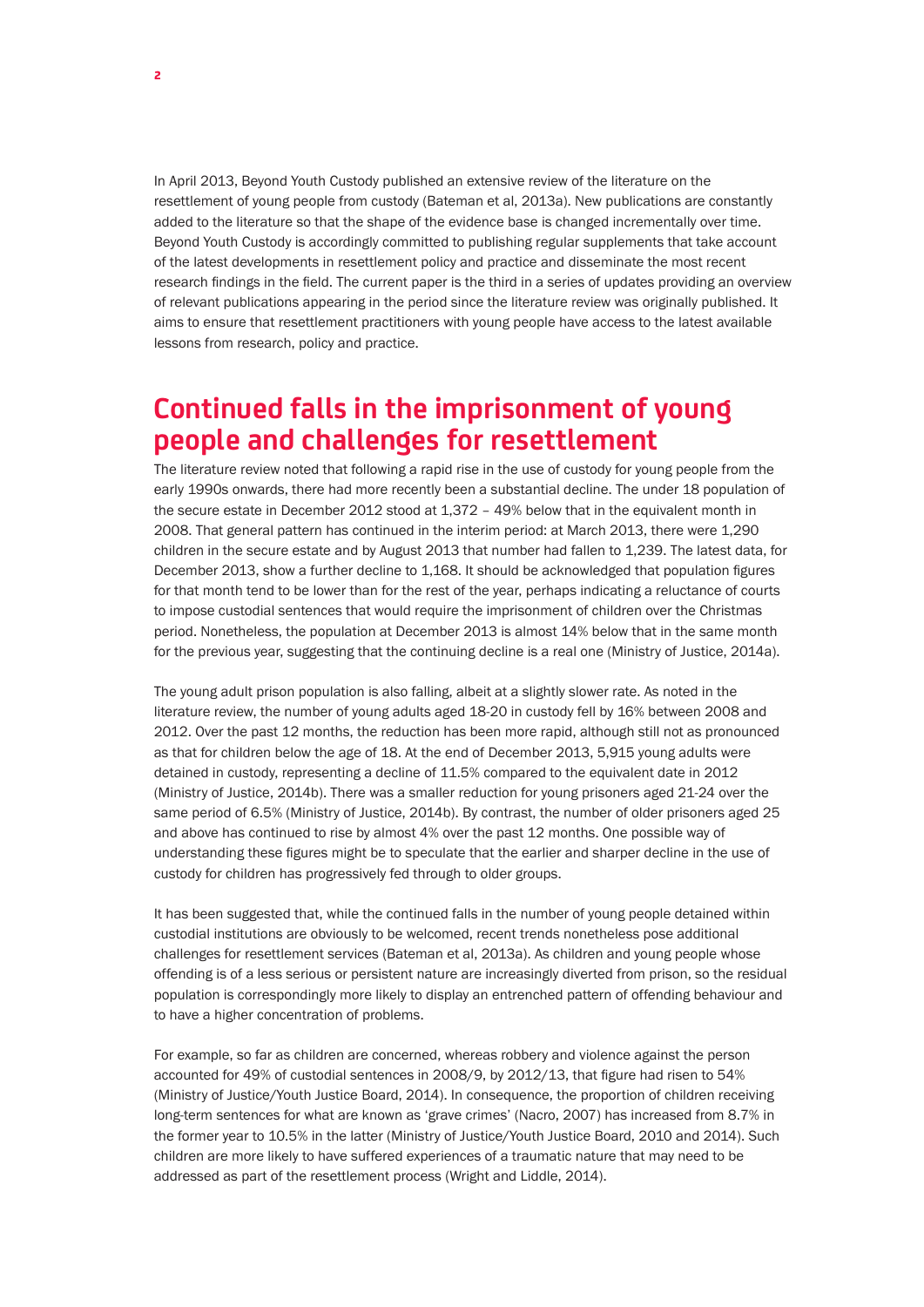A number of potential contradictory dynamics arise for this group. Firstly, the lengthy period of detention provides an opportunity for work to address the considerable need that many of them display, but unless resettlement planning commences early the impact of long-term removal from the community can make reintegration more difficult (Bateman et al, 2013a). Secondly, such children are subject to commensurately longer periods of statutory supervision in the community, affording time to establish meaningful relationships with resettlement staff, thereby enhancing the prospects of desistance (Bateman and Hazel, 2013) but also increasing the chances of non-compliance and a return to custody unless services are able to engage this particularly vulnerable group in resettlement activities over the longer term (Bateman and Hazel, 2013).

If children in custody are increasingly characterised by having committed relatively serious offences, they are also more likely to have an extensive history of previous offending. Latest figures published by the Ministry of Justice and the Youth Justice Board, for instance, show that the proportion of the custodial population who have 15 or more previous convictions or cautions rose from 11% to 15% between 2008/9 and 2012/13 (Ministry of Justice/Youth Justice Board, 2014). Where an offending lifestyle is this entrenched, total desistance from crime in the short term is clearly less likely, and in some instances, unrealistic. Evaluation of resettlement interventions might accordingly wish to consider more finely nuanced indicators of success than binary ('yes/no') reoffending such as changes in the pattern or frequency of criminal involvement or measures of 'distance travelled'.

Further evidence that the fall in custody is associated with a concentration of disadvantage and vulnerability among those who continue to be deprived of their liberty is derived from an analysis of the experiences of 15-18 year olds detained in young offender institutions (YOIs) (Kennedy, 2013). Drawing on an annual survey, it shows that during 2012/13, boys within juvenile YOIs were older by comparison with the YOI population four years earlier – a pattern consistent with an increasing use of community based sanctions for younger children. Whereas in 2008/9, 39% of the detained male population report being either 15 or 16 years of age, in the most recent study the proportion had fallen to one in four (Kennedy, 2013; Tye, 2009). As a consequence, resettlement services are likely to come into contact with fewer young children than hitherto, suggesting that a focus on vocational training and enhancing opportunities for employment are more likely to be relevant than school based education.

Over the same period, boys detained in YOIs were also increasingly likely to come from a minority ethnic background. Black and minority ethnic (BME) children accounted for 33% of the total YOI population in 2008/9 but 43% in 2012/13, suggesting that the decline in imprisonment for BME children has been less marked. Although the numbers sampled are significantly smaller, reflecting the fact that at the time of the latest survey only 17-year-old females were detained in juvenile YOIs,<sup>1</sup> a similar pattern was displayed among the girl population, with a rise from 21% to 35% in the proportion who identified themselves as coming from a BME background (Kennedy, 2013; Tye, 2009).

Other research has confirmed that black and mixed heritage children within the youth justice system have increased levels of need as measured by Asset, the Youth Justice Board's assessment tool, by comparison with their white counterparts (May et al, 2010). Breach rates for non-compliance with statutory orders and bail conditions are also slightly higher for these two groups (Ministry of Justice/ Youth Justice Board, 2014). Resettlement services will accordingly have to pay attention to ensuring that they are able to meet the particular needs of BME young people.

Over the same period, 2008/9-2012/13, the proportion of boys who reported that they had spent time in local authority care rose from 24% to 33%. For girls, the respective figures were higher at 49% and

<sup>1</sup> As reported in the previous update of the literature review, in the period since the survey was undertaken the three remaining dedicated units for girls within YOIs have been closed.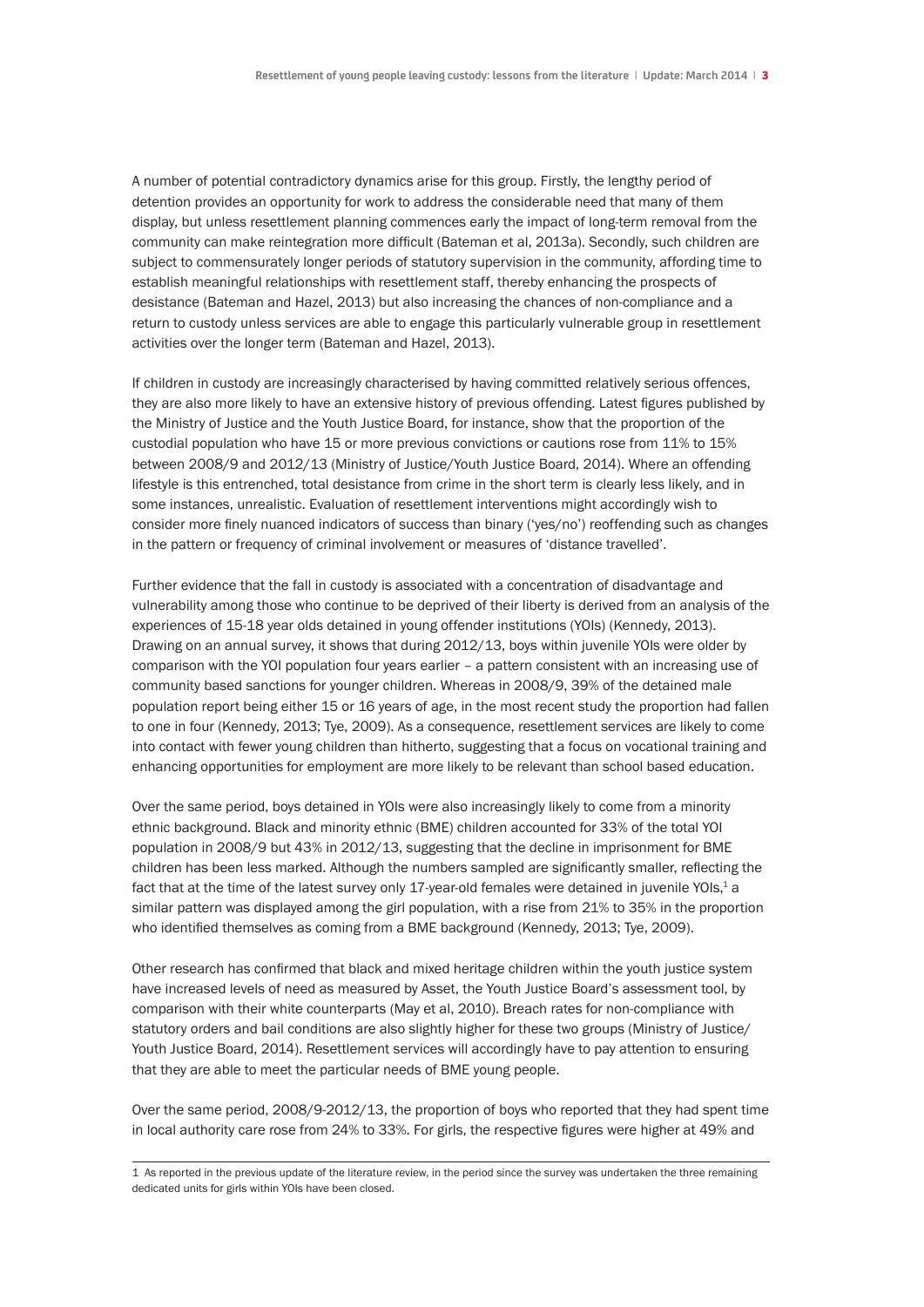61%. There was also an increase from 8% to 11% in the proportion of boys who said that they had children of their own (Kennedy, 2013; Tye, 2009).

No separate data of this kind are published for young prisoners aged 18-24, but it would not be unreasonable to suppose that a similar process of a concentration of disadvantage may have occurred among this population as the overall level of incarceration has reduced.

One might anticipate that if young people in custody have become increasingly vulnerable, that would be reflected in rising rates of reoffending. That does not seem to have occurred however. As shown in table 1 below, the one year recidivism rate for children who were released in 2012 was 69.3% compared with 74% four years previously (Ministry of Justice/Youth Justice Board, 2014). Moreover, it would appear that the extent of further offending declines in line with sentence length, as indicated in table 2 below. Reoffending rates for adult prisoners are not broken down by age but, while adult recidivism is substantially lower than that of children, a similar pattern of decline has been observed (Ministry of Justice, 2014c).

#### Table 1

**Proven reoffending within 12 months of release from custody 2008-2012**

|                          | <b>March 2008</b> | <b>March 2009</b> | <b>March 2010</b> | <b>March 2011</b> | <b>March 2012</b> |
|--------------------------|-------------------|-------------------|-------------------|-------------------|-------------------|
| Children aged 10-17      | 74.0%             | 71.2%             | 69.7%             | 72.6%             | 69.3%             |
| Adult prisoners aged 18+ | 49.2%             | 48.7%             | 46.9%             | 47.2%             | 45.8%             |

#### Table 2

**Proven reoffending by children within 12 months of release from custody by sentence length**

| Sentence length                  | 6 months or less | 6 months-12 months | 12 months-4 years |
|----------------------------------|------------------|--------------------|-------------------|
| Percentage reoffending           | 75.2%            | 72%                | 62.2%             |
| Average number<br>of re-offences | 4.66             | 4.3                | 3.37              |

## **Changes to the custodial estate and developments in resettlement**

Such high level reductions in the youth population subject to imprisonment inevitably impact on the configuration of the custodial estate as the required capacity shrinks. As noted in the previous update to the literature review, so far as children are concerned, the Youth Justice Board has withdrawn from Ashfield YOI and Warren Hill YOIs (a total of 552 beds) and reduced capacity at Wetherby and Hindley by a combined total of 378 places. The three dedicated YOI units with places for 41 17-year-old girls are also to be re-rolled as adult provision. In February 2014, the Youth Justice Board announced that the total number of places it commissions in secure children's homes would fall in the re-contracting process from 166 to 138, representing withdrawal from two units (Youth Justice Board, 2014a).

Following consultation on the Green Paper *Transforming Youth Custody* (Ministry of Justice, 2013a), the government has now confirmed plans to reconfigure the custodial estate for children over the longer term (Ministry of Justice, 2014d). Secure colleges will constitute 'a new model of youth custody' that 'puts education at the heart of detention' with a single lead provider delivering all the services within the establishment rather than educational input being commissioned separately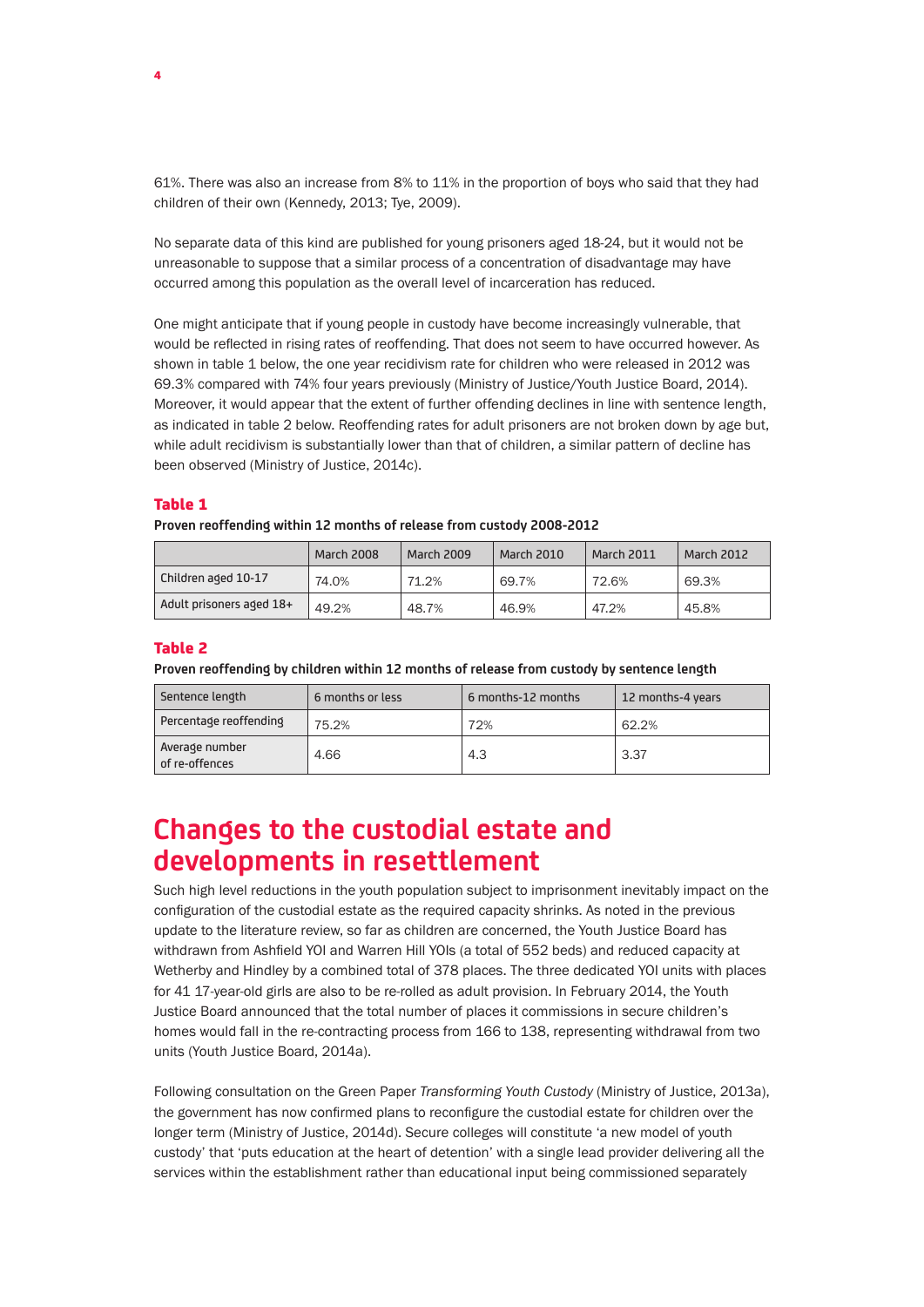(Ministry of Justice, 2014d: 5). It is anticipated that secure colleges will replace secure training centres and YOIs, accommodating the large majority of children – boys and girls aged 12-17. Clause 17 of the Criminal Justice and Courts Bill, currently before Parliament, will legislate to make secure colleges one of the forms of institution in which children deprived of their liberty can be detained. Some specialist provision will remain in the form of secure children's homes to cater for a 'small number of the very youngest, most vulnerable and most challenging young people who will be unsuited to the mainstream provision in a secure college' (Ministry of Justice, 2014d: 10).

A purpose-built pathfinder secure college will be developed adjacent to Glen Parva YOI and it is anticipated that the establishment will open in spring 2017. If the pilot proves successful, a network of secure colleges will be developed over the longer term, allowing withdrawal from YOIs and secure training centres. The feasibility of developing a secure college on the site of Feltham in West London is currently under consideration and a decision is expected in the summer of 2014.

The government's response to the consultation makes it clear that one of the aims is to reduce the average per capita annual cost of detaining a child in custody to 'significantly below' the current £100,000 (Ministry of Justice, 2014d: 5). It would appear that a considerable part of these savings is to be delivered through economies of scale so that at least some children will be detained in substantially larger institutions than at present. The pathfinder secure college is projected to hold 320 children, equivalent to just over one quarter of the current custodial population (Ministry of Justice, 2014d). Assuming a pro-rata distribution, girls would find themselves in a very small minority with, on one estimate, around 16 females housed alongside more than 300 boys. The ratio of younger children below the age of 15 to those aged 15-17 would be similar (Bateman, 2014a). Such considerations have led some commentators, such as the Deputy Children's Commissioner for England, to caution that such large, predominantly male institutions might put girls at risk (Puffett, 2014).

Analysis of surveys conducted in secure training centres and young offender institutions that explore the experiences of children detained in those institutions (Ellwood, 2013; Kennedy, 2013) allows some comparison of those experiences. Secure training centres are significantly smaller in size than YOIs (and the proposed secure colleges) holding, at the time of the survey considering the former, populations that ranged from 74 at Medway to 33 at Hassockfield. When considered in the context of an equivalent survey of children detained in larger institutions (Kennedy, 2013) the findings indicate that children in the smaller units were more likely to report that they had a personal officer/key worker, that staff treated them with respect, that they had a sentence or remand training plan, and that in the event of them having a problem, they would have someone to turn to. While one in three of those held in YOIs had felt unsafe at some point during their stay, the equivalent figure for children in secure training centres was one in five (Ellwood, 2013; Kennedy, 2013). It has been suggested that such comparisons might point to some of the difficulties associated with larger custodial establishments (Bateman, 2014b).

Another potential area of concern is that the Bill would allow staff within secure colleges to use reasonable force to search children to, among other things, 'ensure good order and discipline' (Part 1, schedule 4). This provision might be considered to be in tension with a Court of Appeal decision in 2008 which determined that the use of restraint to ensure good order and discipline in secure training centres would constitute a breach of Article 3 of the European Convention in Human Rights – the prohibition on torture, degrading treatment or punishment – unless the government could show that the use of force was necessary for this purpose. The court took the view that the government had not been able to demonstrate such a necessity (*R (C) v Secretary of State for Justice [2008]*).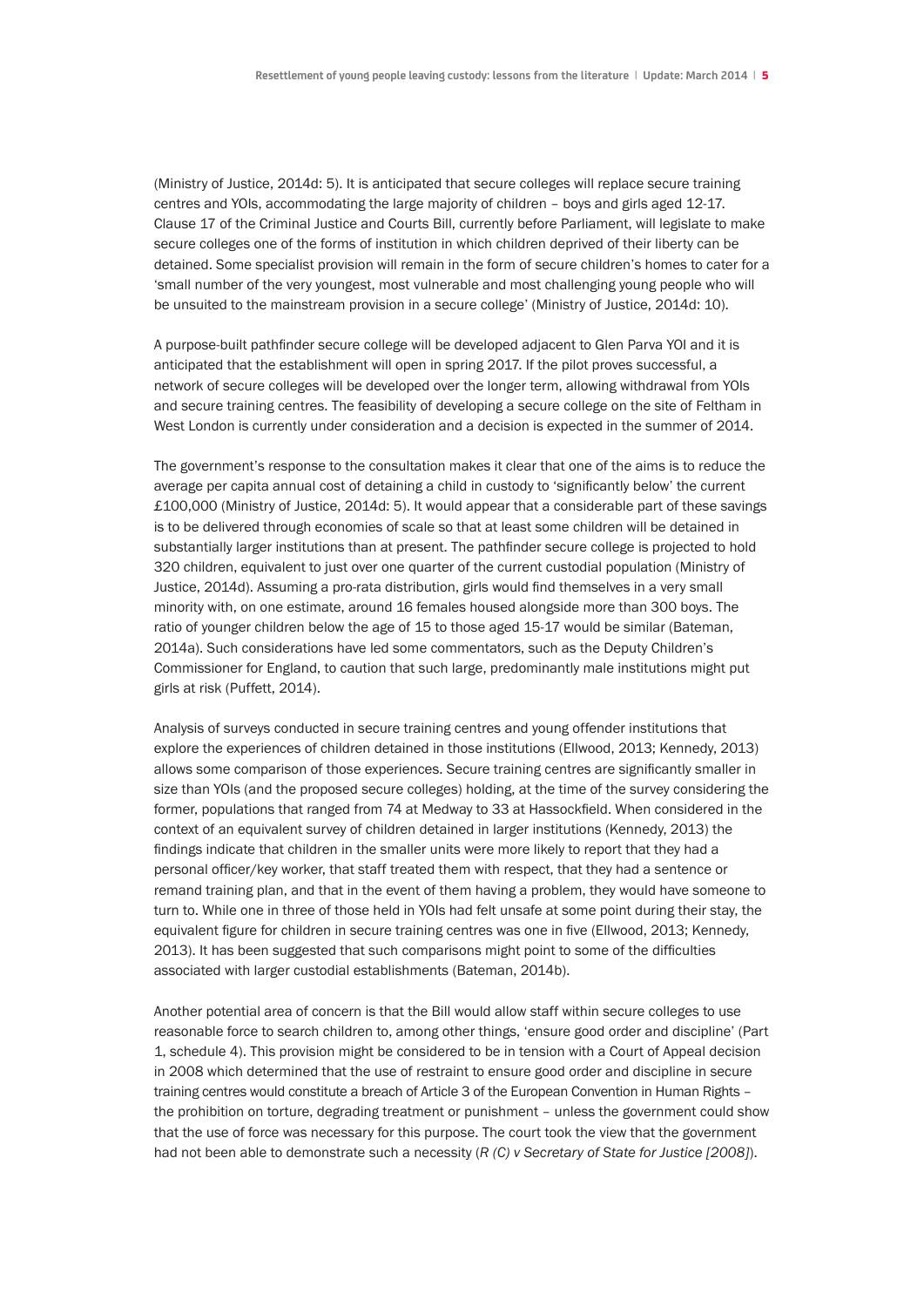It was reported in the previous update to the literature review that, within the existing custodial estate, routine strip searching of children had been discontinued in secure children's homes and secure training centres and was no longer mandatory in YOIs unless there was deemed to be a significant risk of drugs, weapons or other contraband being concealed. At the time, Jeremy Wright, government minister with responsibility for youth justice, announced the government's intention to implement a three month pilot of 'entirely risk and intelligence based searches' (Wright, 2013).

In the interim period, the pilot which operated at Werrington and Parc YOIs has been completed and evaluation has shown no increase in the level of proscribed items brought into the institutions. As a consequence, the initiative has been extended to Wetherby and Hindley YOIs and, depending on the outcome, routine strip searching may be discontinued across the whole of the secure estate for children and young people (Lepper, 2013; Crook, 2013).

Given that no secure college will open for at least three years, the government's plans for transforming youth custody also make provision for changes in the interim period. On the expiry of the current YOI education contracts during 2014, new commissioning arrangements will seek to double the number of hours of educational provision offered to children detained in those settings. The person responsible for managing educational delivery in each establishment will become part of the senior management team to ensure the better integration of education within the broader custodial regime. The Youth Justice Board which currently commissions custodial services will also take over responsibility for education provision (Ministry of Justice, 2014d). Given that a lack of integration between education within the secure estate and that in the community has frequently been identified as a barrier to successful resettlement (Bateman et al, 2013a), such changes might be thought to offer the potential to improve the transition for children into and out of custody.

The government's response to the consultation also contains a section that focuses specifically on resettlement. It recognises the evidence that planning for resettlement from the beginning of the custodial episode is essential to effective practice and acknowledges the need for arrangements for the child to commence education, training or employment in the community to already be in place prior to release. To this end, the government proposes that a greater emphasis will be placed on requiring custodial providers to 'instil in young people a commitment and desire for continued engagement in learning' (Ministry of Justice, 2014d: 11). This will in part involve a 'more effective use' of release on temporary licence to improve preparation for children to return to the community (Ministry of Justice, 2014d: 11).

The government also expects that youth offending teams will develop their partnership work with education providers, local authorities and employers to improve the provision of appropriate services available at the point of release. Perhaps aware that previous research has pointed to the difficulties of implementation rather than a lack of understanding of good practice (Bateman et al, 2013a), the document indicates that consideration will be given to what mechanisms may be required to hold partners to account to ensure that they meet their statutory obligations in this regard. While no details are given as to what such mechanisms might consist of, the government indicates that it will aim to build on the best of existing practice.

Statutory support within custody and on release will, on implementation of the legislation, be enhanced for certain categories of children and young people up to the age of 25 by the Children and Families Act 2014 which received Royal Assent on 13 March 2014. The Act places a duty on local authorities to identify all children and young people in its area with special educational needs and those with a disability and to ensure the integration of 'educational provision and training provision with healthcare provision and social care provision' where this would promote the wellbeing of those children or improve the quality of special education provision (Great Britain, 2014: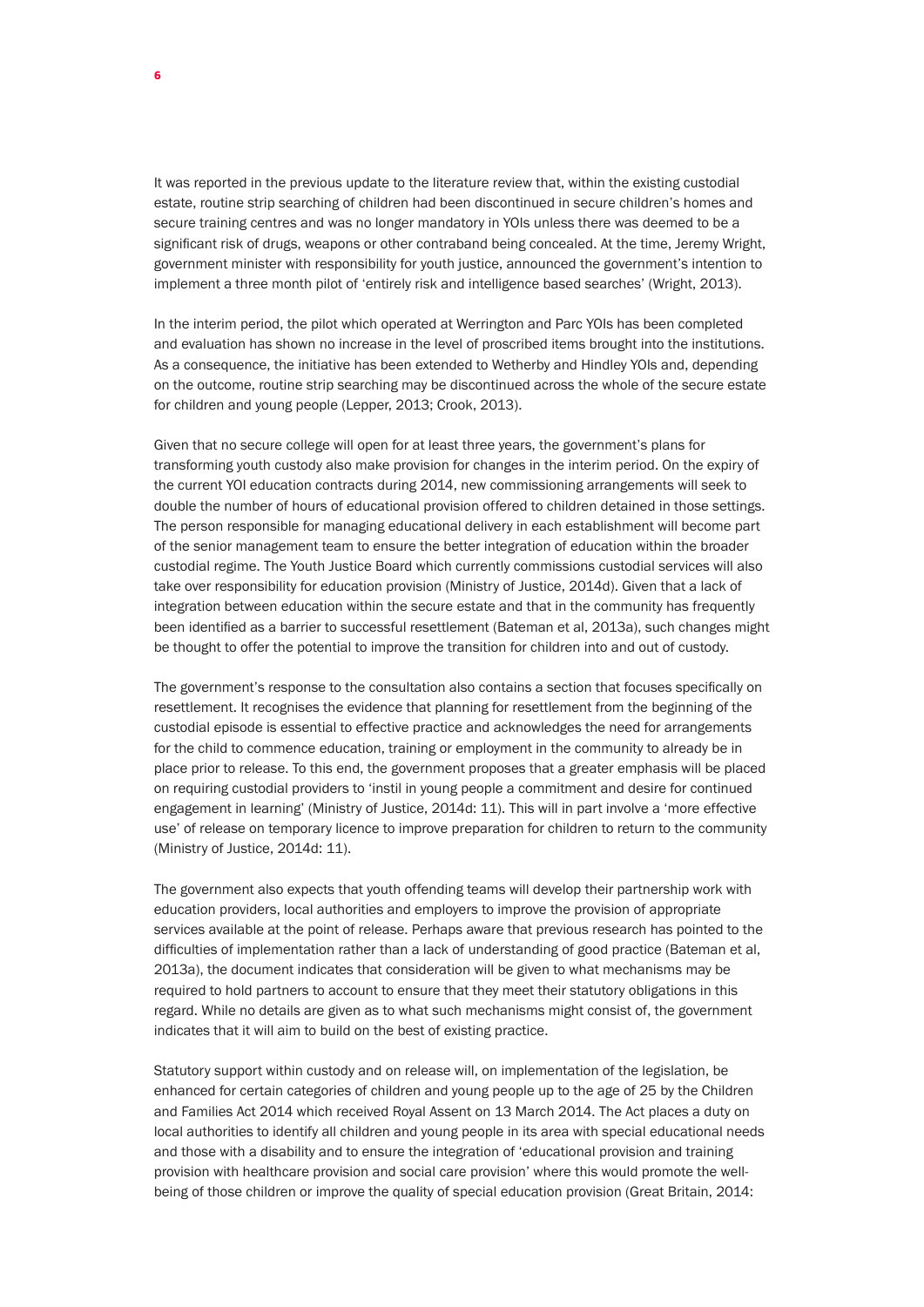section 25). In the light of assessment, where it appears that special educational provision is required, the local authority must ensure that an education, health and care (EHC) plan is produced that specifies among other things:

- The child/young person's special educational needs and the provision required by him or her.
- Any healthcare provision reasonably required to meet the learning difficulties and/or disabilities which result in him or her having special educational needs.
- In the case of a child or a young person aged under 18, any social care provision reasonably required by the learning difficulties and disabilities which result in the child or young person having special educational needs (Great Britain, 2014: section 37).
- The authority, in conjunction with relevant partners, must secure the educational, health and care provisions identified in the plan.

When the legislation was introduced to Parliament, the Bill specifically excluded children and young people in custody from the above provisions. Following lobbying, the government introduced amendments to ensure that duties in relation to EHC plans continued to apply within the custodial estate. Under the amended statute, local authorities and health commissioners must arrange appropriate special educational provision for children in custody and ensure that the provision is consistent with that in the plan, or where that is impracticable that it corresponds as closely as possible with what is specified in the plan (Standing Committee for Youth Justice, 2014). From a resettlement point of view, these legislative requirements ought to facilitate the delivery within the custodial estate of appropriate educational and health services for the disproportionately high numbers of children and young people with the requisite needs, complementing services to which they have access prior to incarceration and anticipating provision that will again be in place on release.

The importance of support to children deprived of their liberty is highlighted by the publication of a review of the deaths of 16 children in custody since 2000 when the Youth Justice Board assumed responsibility for the secure estate (Youth Justice Board, 2014b). The review – which does not deal with three children who died in 2011 and 2012 because investigations on the circumstances surrounding their deaths have yet to be completed – outlines how the Board has responded to recommendations made by inquiries into the incidents leading to the fatalities. It notes that all but one of the deaths were selfinflicted and that 14 out of the 16 children who died were placed in YOIs, with the remaining two detained in secure training centres. (There were no deaths in this period in secure children's homes.)

The custodial estate for young adults aged 18-20 is also inevitably subject to reconfiguration as capacity exceeds demand. Thus in March 2014, the Ministry of Justice announced that Littlehey and Lancaster Farms would both change function to hold only adult male prisoners aged 21 and over (Ministry of Justice, 2014e). Consideration is moreover being given to more fundamental change. In November 2013, the government declared that it intended to close young adult YOIs and relocate all young adult prisoners who are currently held in such accommodation into mainstream adult provision. The rationale given was that the presumption that young adults should automatically be kept together, regardless of length of sentence or resettlement needs, undermined the capacity of the custodial estate to best address their needs.

'Young adults on long sentences, who have committed serious crimes and have longer term rehabilitation needs, are accommodated together with young adults on relatively short sentences, whose needs are more about resettlement and whose risks to the public are lower' (Ministry of Justice, 2013: 7).

In addition, the government noted that levels of violence in the young adult estate were significantly higher than those in prisons more generally: in 2012, while young adults accounted for just 7.5% of the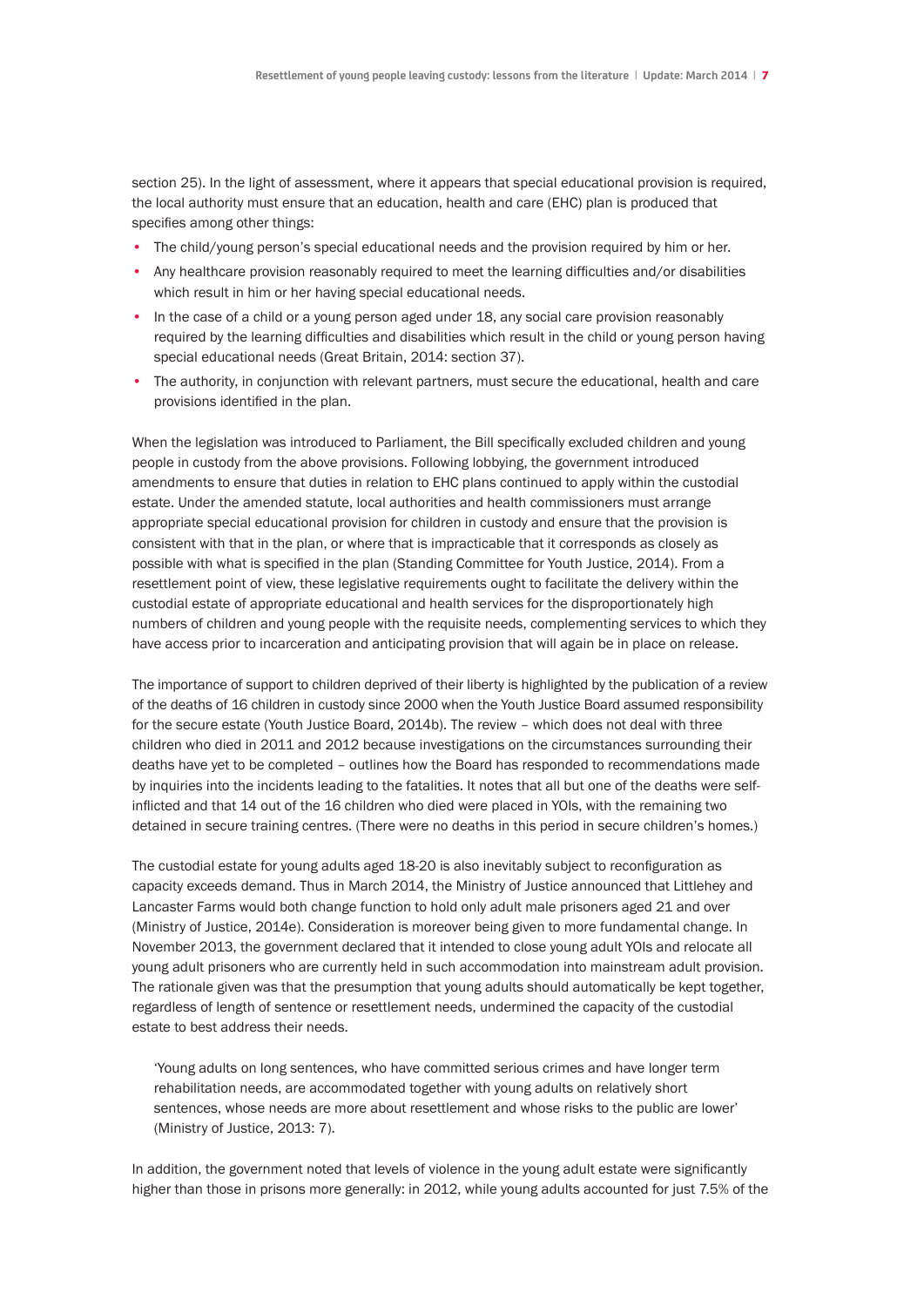prison population, they were responsible for more than a quarter of assaults within the custodial estate (Ministry of Justice, 2013). Effecting the change would require abolition of the sentence of detention in a YOI. This could be given effect through implementation of section 61 of the Criminal Justice and Court Services Act 2000, which received Royal Assent under the New Labour government (Great Britain, 2000).

The proposals were subject to a short, six-week consultation and they provoked considerable opposition. The Howard League, for instance, contended that there was insufficient evidence to justify the changes, pointing out that the rate of suicide is higher in the adult estate and noting that:

'if young adults are dispersed into the adult prison system, expertise that currently exists, for example, in probation, offender management units or with wing staff, will be lost' (Howard League, 2013: 6).

Nacro also questioned the robustness of the evidence base for the proposals, particularly the efficacy of intergenerational peer mixing in curbing violent behaviour perpetrated by young adults. In addition, it argued that if the government adopted 'a one-dimensional approach which simply concentrates on the custodial accommodation aspects, [it] may not address the complex problem of reoffending among the young adult population'. (Nacro, 2013).

The Standing Committee for Youth Justice (2013) expressed concern over the implications for children on long-term sentences who, under the plans, would be required to transfer directly from the secure estate for children and young people to an adult prison. The committee argued that girls in particular, all of whom are currently placed in secure children's homes or secure training centres up until their 18th birthday, would be particularly affected by the abrupt transition from one regime to another. The Transition to Adulthood Alliance (2013: 4) also opposed the changes, maintaining that the government should instead aim to develop a 'comprehensive set of policies for dealing appropriately and effectively with young adults throughout the criminal justice system' including custody. According to an article in the Guardian (Travis, 2014) opponents of the measures included the Youth Justice Board who feared that ending distinct provision for young adults would put at risk much recent progress in work with this age group and doubted that dispersing them among the wider adult prison population would 'provide the protection and support required to rehabilitate 18-20 year olds at the peak age of offending'.

The consultation period closed in December 2013. On 6 February 2014, Chris Grayling, Minister of Justice, announced in a written ministerial statement a review of suicide by young people aged 18- 24 in custody to be conducted by the Independent Advisory Panel on Deaths in Custody. The Minister confirmed that any decision on the abolition of a distinct young adult estate would now await the outcome of that review, which is due to report in the spring of 2015 (Grayling, 2014).

So far as the adult estate more generally is concerned, the pattern is to increase capacity. Since April 2010, an additional 3,700 places for male adult prisoners have come on stream. New blocks are being built at four prisons, totalling an extra 1,260 places and a new 2,100 place prison in Wrexham is also under construction (Ministry of Justice, 2014e).

Having a criminal record can impede access to education, employment and accommodation, thereby acting as an obstacle to resettlement and undermining prospects for desistance (Ministry of Justice, 2013; Bateman et al, 2013a). The period before a conviction becomes 'spent'– at which point there is no longer a requirement to declare it other than for certain forms of exempted employment, such as working with children or other vulnerable young people – is governed by the Rehabilitation of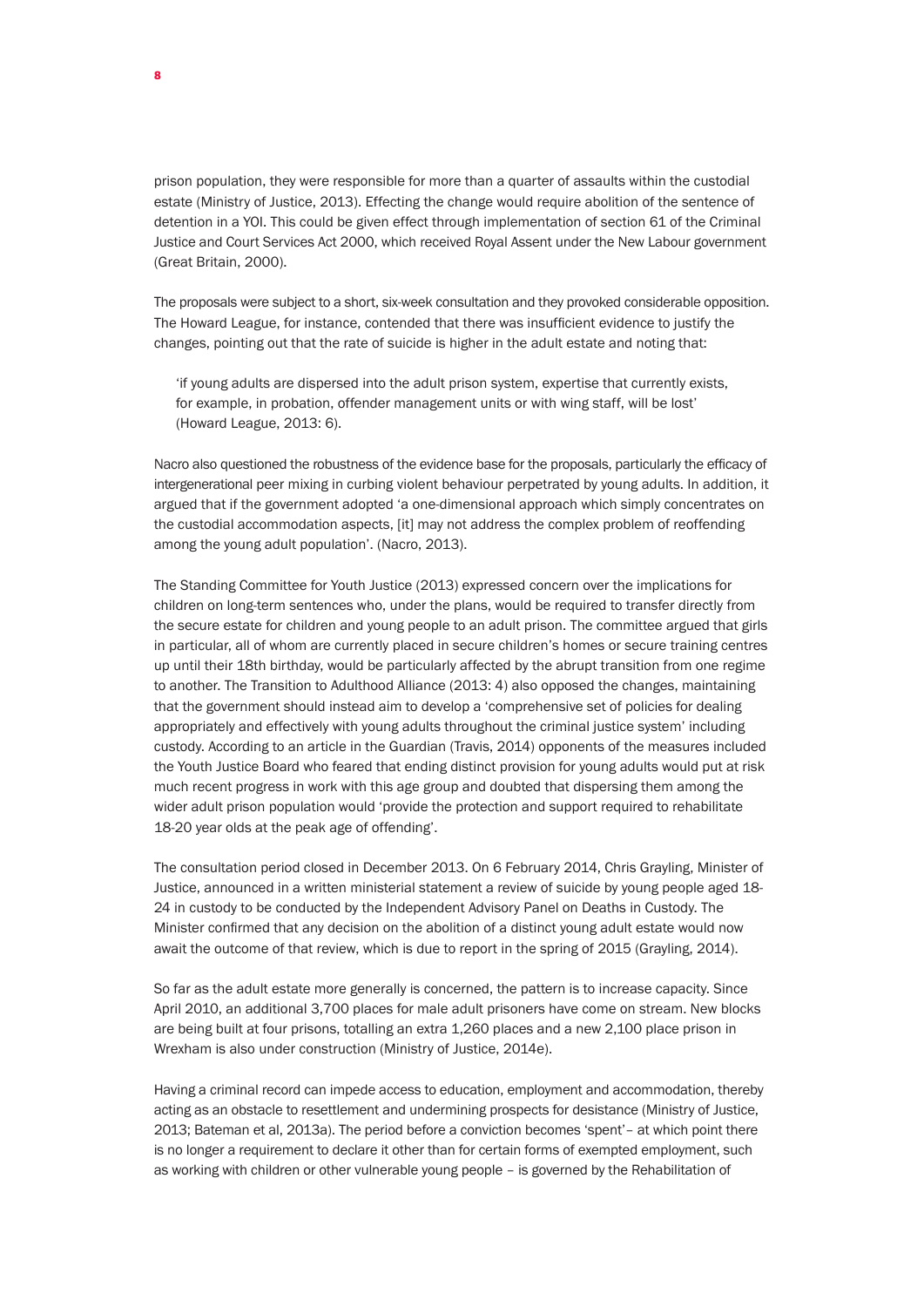Offenders Act 1974. The period varies according to the sentence imposed and, in most cases, is halved for children below the age of 18. The Act was amended to shorten some rehabilitation periods via the Legal Aid, Sentencing and Punishment of Offenders Act 2012 and the new provisions came into force on 10 March 2014 (Ministry of Justice, 2014f). The changes are summarised in table 3.

#### Table 3

Rehabilitation periods before and after implementation of the relevant provisions of the Legal Aid, Sentencing and Punishment of Offenders Act 2012

| <b>Sentence</b>                      | Children aged 10-17                                           |                                   | Adults aged 18+                                               |                                   |
|--------------------------------------|---------------------------------------------------------------|-----------------------------------|---------------------------------------------------------------|-----------------------------------|
|                                      | Prior to<br>implementation                                    | Post implementation               | Prior to<br>implementation                                    | Post implementation               |
| Custody:<br>over 4 years             | Never spent                                                   | Never spent                       | Never spent                                                   | Never spent                       |
| Custody:<br>30-48 months             | Never spent                                                   | Sentence+3.5 years                | Never spent                                                   | Sentence+7 years                  |
| Custody:<br>$6-30$ months            | Age 15-17: 5 years<br>from conviction                         | Sentence+2 years                  | 10 years from<br>conviction                                   | Sentence+4 years                  |
|                                      | Age 12-14:<br>sentence+1 year                                 | Sentence+2 years                  |                                                               |                                   |
| Custody:<br>less than 6 months       | Age 15-17:<br>3.5 years from<br>conviction                    | Sentence+1.5 years                | 7 years from<br>conviction                                    | Sentence+2<br>years               |
|                                      | Age 12-14: sentence<br>plus 1 year                            | Sentence+1.5 years                |                                                               |                                   |
|                                      |                                                               |                                   |                                                               |                                   |
| Community order/<br>YRO <sup>2</sup> | The longer of 1 year<br>from conviction or<br>length of order | Sentence+6 months                 | 5 years from<br>conviction                                    | Sentence+1 year                   |
| Fine                                 | 2.5 years from<br>conviction                                  | 6 months from<br>conviction       | 5 years from<br>conviction                                    | 2.5 years from<br>conviction      |
| Compensation                         | 2.5 years from<br>conviction                                  | Date compensation<br>paid in full | 5 years from<br>conviction                                    | Date compensation<br>paid in full |
| Referral order                       | On completion of<br>order                                     | On completion of<br>order         | N/A                                                           | N/A                               |
| Conditional<br>discharge             | The longer of 1 year<br>from conviction or<br>length of order | End of order                      | The longer of 1 year<br>from conviction or<br>length of order | End of order                      |

In terms of resettlement, the most relevant changes are those that relate to custody and they are, for the most part, welcome. For children and young people serving sentences of up to four years, rehabilitation periods will, in most circumstances, be shorter. However, for children aged 12-14 subject to a detention and training order, rehabilitation periods will actually increase as indicated in the table above.

## **Research findings**

As noted in the previous update, the authors of the Beyond Youth Custody literature review have recently become aware of differences in terminology between jurisdictions that may need to be taken into account when identifying research that is relevant to working with young people leaving custody. What is referred to as 'resettlement' in the UK is, at least on some occasions, known as 're-entry' or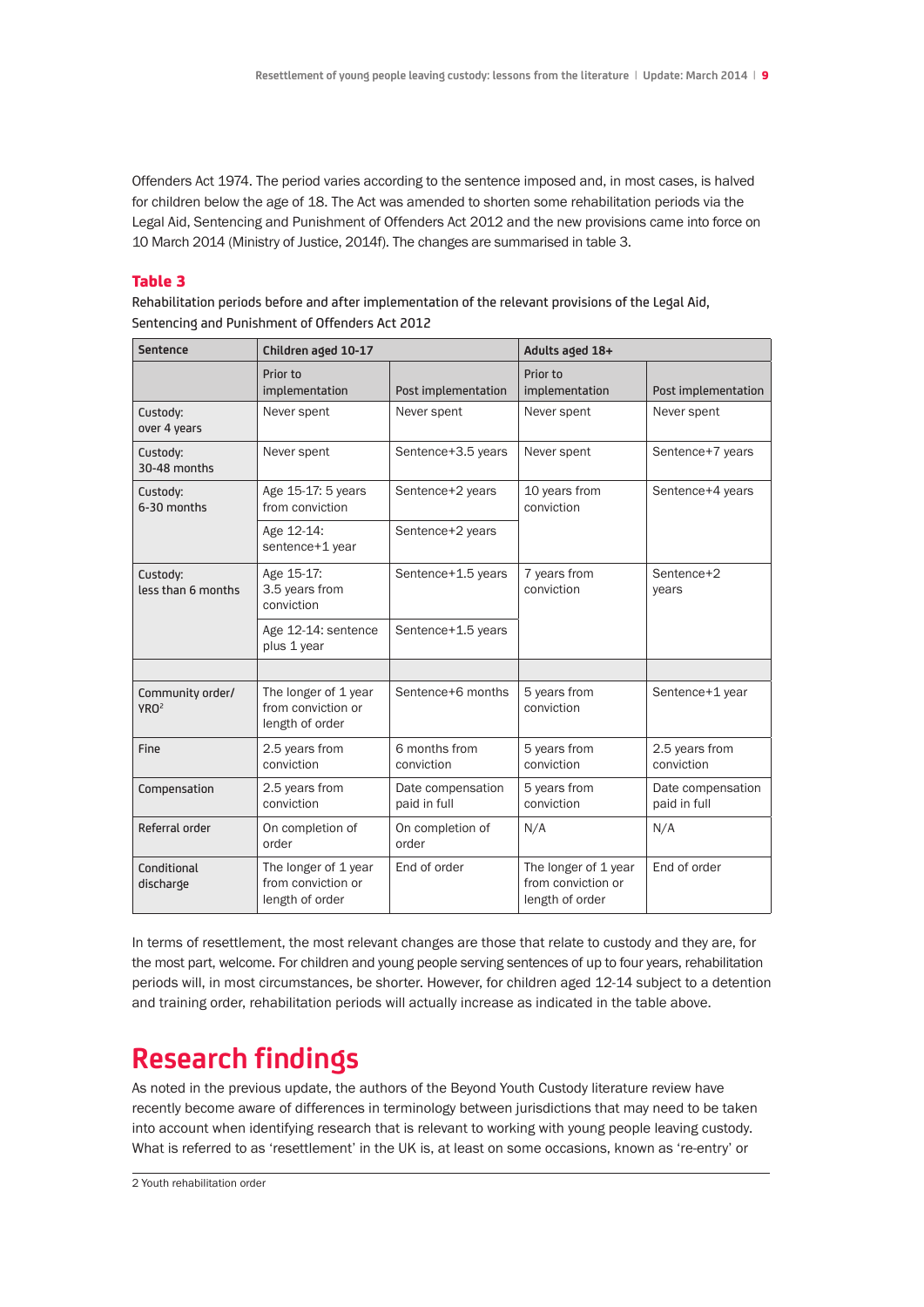'aftercare' in the United States. While the latter does have the advantage of focusing attention on that fact that 'care' is generally a pre-requisite of successful intervention with young people (see for instance, Bateman et al, 2013b and McNeil, 2009) it also tends to suggest an emphasis on what happens following release into the community rather than a process that commences at the point of incarceration. 'Re-entry' similarly tends to imply that relevant intervention occurs after the custodial episode. Nonetheless, literature from the United States can provide important lessons for resettlement work within England and Wales in spite of the different context.

A recent meta-analysis of aftercare programmes in the United States interrogates results from 30 primary research studies to ascertain whether such interventions impact positively on recidivism with 'juvenile offenders' (Weaver and Campbell, 2014). In this context, aftercare – notwithstanding the comments in the previous paragraph – is defined as an intervention where:

'during incarceration there is a major programmatic focus on preparation for re-entry and upon re-entry there is a follow-up period that is characterized *[sic]* by both community supervision and the provision of services' (Weaver and Campbell, 2014: 1).

The review notes that there has been a marked increase in the number of such programmes over the past 20 years, in large part as a consequence of a recognition that of the 80,000 juveniles released from custody each year in the US, more than half are rearrested within three years. Nonetheless, the research evidence of effectiveness has, to date, been mixed. Aggregating results from all of the 30 studies in the review indicated that there was a modest overall positive effect of intervention on recidivism, but not at a level that was statistically significant.

Significant reductions in further offending were, however, shown for programmes where the mean age of participants was above 16.5 years. The authors speculate that older teenagers may be more likely to:

'exhibit the intellectual capacity to participate in and enjoy society's activities of production, culture and leisure so the educational, skill building and therapeutic aspects of aftercare programs *[sic]* may be particularly effective for older youth' (Weaver and Campbell, 2014: 9).

From an England and Wales context, this finding may be important given the rising age profile of children in YOIs noted above.

Other meta-analyses (see, for instance, Latimer, 2001) have pointed to the importance of family involvement in resettlement work with younger children. Such findings are confirmed by a recent study conducted by the Vera Institute in America which explored the relationship between family visits to children in custodial establishments and their behaviour and educational performance within the institution (Agudelo, 2013). Ninety-six percent of children within the sample had some form of contact with their families during incarceration, but for many this predominantly took the form of telephone calls and letters: almost one third reported no personal visits from family members and just one in four received weekly visits.

Children who received regular visits had significantly fewer 'behavioural incidents' than those who were never visited – an average of four a month compared to 14. More frequent visitation was also associated with improved or higher educational grades even where age, race, school attendance and number of schools attended were controlled for (Agudelo, 2013). While the research did not seek to establish the impact on reoffending on release, one might reasonably speculate that improvements on these measures also enhance the prospects for effective engagement in resettlement activities.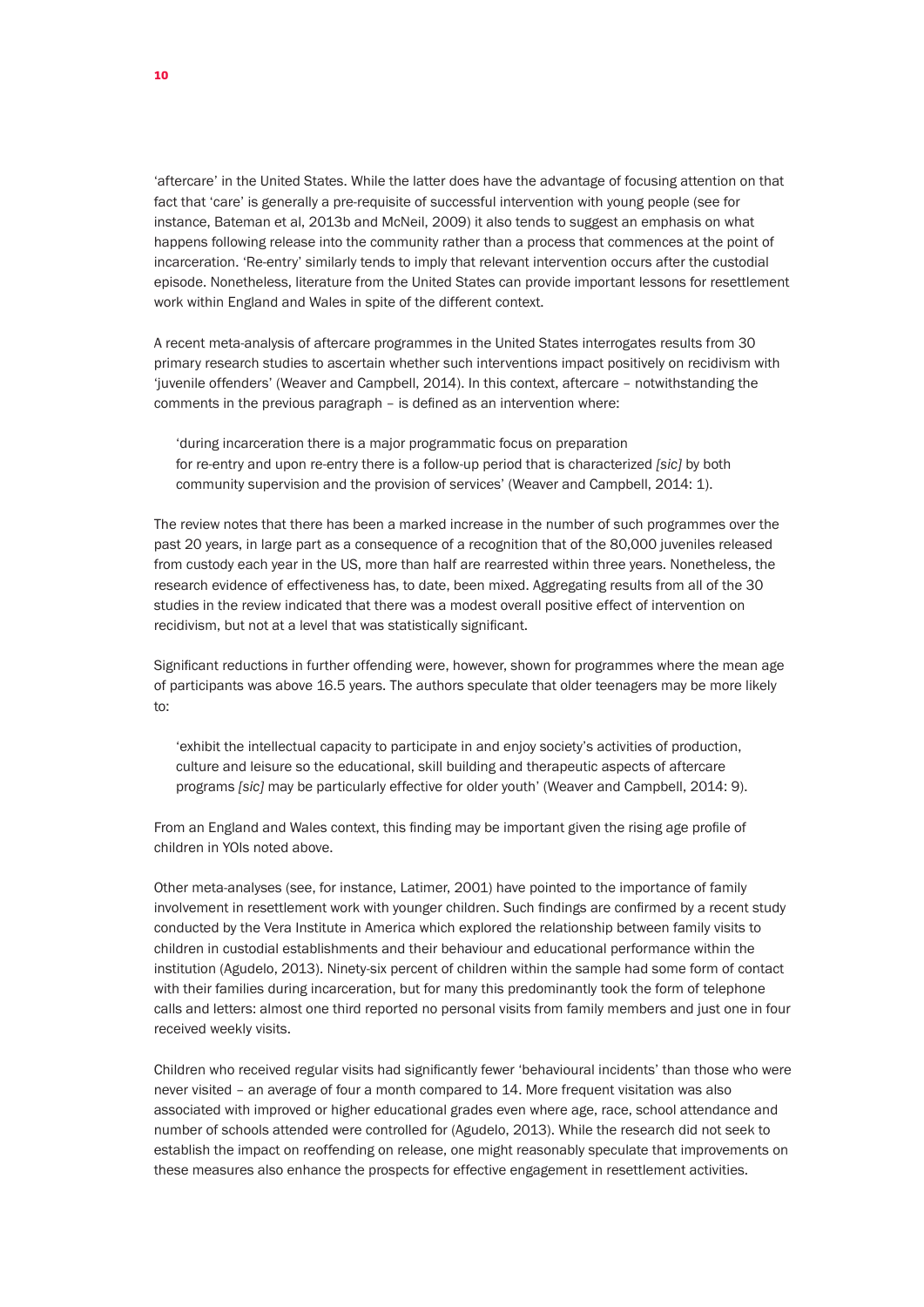Returning to the meta-analysis of aftercare provision, the review also established that where programmes were reported as being 'well implemented', young people were 18% less likely to reoffend than those in control groups who did not receive the intervention. Indicators of good implementation included having staff who demonstrated positive commitment to the well-being of the young people with whom they worked in a variety of ways such as:

'energetically engaging in supervisory and mentoring activities, providing referrals to service providers within the educational and occupational enhancement realms, and regularly participating in organizational *[sic]* activities' (Weaver and Campbell, 2014: 10).

Conversely, weak implementation was associated with high staff turnover, lower levels of contact between staff and young people than originally anticipated and young people feeling that there was insufficient contact with staff. In interpreting this latter finding, it is important to be clear that this was not a question of the intensity of the intervention per se. Indeed, the analysis suggested that variations in the frequency of contact had little impact on reoffending; problems arose, however, where levels of contact were lower than young people had been given to expect. As the authors argue:

'regular contact between professional aftercare workers and youth may be a necessary condition for an effective aftercare program *[sic]*, it is apparently not sufficient …. [Program *[sic]* planners and administrators should place primary emphasis on the quality rather than quantity of contacts between youth and professional staff' (Weaver and Campbell, 2014: 10).

An earlier report published in 2009 but not previously identified in searches for the Beyond Youth Custody literature review provides further evidence on what it describes as 'essential components of youth reentry services' (Nellis, 2009). The report notes that the process of incarceration tends to exacerbate pre-existing disadvantage among the youth custodial population by instigating 'delays in positive youth development, social skills and learning'. At the same time, children returning to the community face difficulties in terms of accessing appropriate 'education, employment, healthcare [and] housing' (Nellis, 2009: 17). Whereas early models of aftercare in the US were dominated by a focus on surveillance and supervision, there has been a more recent shift to a view that positive interventions which seek to overcome the challenges faced by young people on release generate better long-term outcomes. Moreover, evidence suggests that programmes with a broad focus that aims to respond to young people in the context of the environment to which they will return – including the school, the family, peers and the community – tend to yield better outcomes than those which are centred on the deficits of the individual child.

In this context, the minimum requirements necessary for effective resettlement providers are that they should:

- 'Be located in the community where returning youth live;
- Be individualized *[sic] t*o assist with developmental deficits;
- Concentrate heavily on ensuring school re-enrolment, attendance and success;
- Focus on permanent family/guardianship connections;
- Include access to mental health and substance abuse treatment;
- Recognize *[sic]* the diverse needs of returning youth;
- Include a structured workforce preparation and employment component; and
- Include housing support and assistance for youth who cannot live with relatives and are transitioning to adulthood' (Nellis, 2009: 6).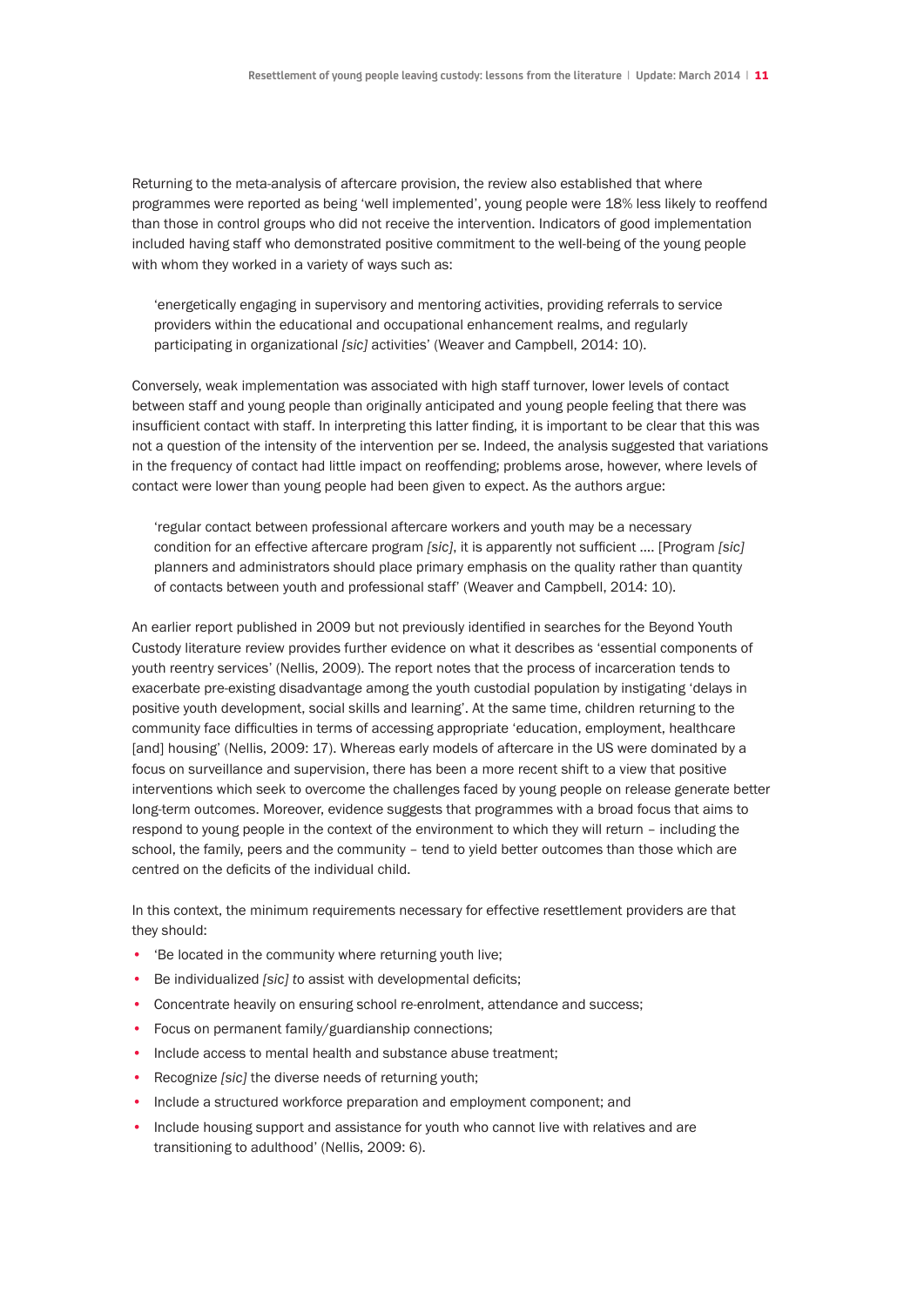Primary research conducted in Boston and Chicago with 23 young people who have experienced custody highlights the contradictory nature of the process of incarceration and release and, in so doing, provides evidence of both the potential for, and barriers to, successful resettlement (Soyer, 2014). On the one hand, young people within custodial institutions frequently rationalise their period of confinement as a positive turning point that allows them to pause and make changes for the future. It offers the prospect of a shift in identity whereby young people can determine that they no longer wish to see themselves, and be seen by others, as offenders. In this sense, the study confirms that deprivation of liberty can provide what others have called a 'window of opportunity' (Bateman et al, 2013a).

At the same time, the punitive framework within which custodial facilities are located and the stigmatising nature of the imprisonment operate to constrain young people's ability to 'exercise creative agency' in a consistent fashion, thereby limiting the likelihood that they will be able to develop realistic strategies for desistance on release and increasing the risk of reoffending (Storey, 2014: 91). In this context, the importance of the support of resettlement practitioners within the custodial environment who are able to nurture a positive sense of agency is apparent (Bateman et al, 2013b). High quality intervention that commences while the young person is in custody and plans for what will happen on release accordingly has the potential to capitalise on the opportunities afforded by the custodial episode. Conversely, as noted in the literature review, the window for doing so can close relatively quickly when the young person returns to his or her community unless requisite support mechanisms are already in place at that juncture (Bateman et al, 2013).

The importance of focusing on identity is reflected in an evaluation of a re-entry programme for Native American young people (McKay et al, 2013). While previous studies have identified higher rates of youth offending, mental ill health, substance misuse and other difficulties among American Indian young people by comparison to their white counterparts, relatively little research has focused on American Indian specific risk and protective factors and how these might be related to contact with the criminal justice system. The Office of Juvenile Justice and Delinquency Prevention's 'tribal green reentry program'*[sic]*, which awarded funding to three American Indian tribes in 2009, operates on the hypothesis that cultural identity, spirituality and family and social connections might function as particularly powerful protective factors for indigenous young people. This hypothesis is derived from studies that appear to show that cultural and spiritual practices among American Indian people are negatively correlated with suicides, suggesting that 'traditional American Indian ways [may] be related to resiliency' (McKay et al, 2013: 2). While little research has explored the role of family and other social connections with American Indian young people in conflict with the law, parental involvement has been found to be a protective factor in relation to both victimisation and violent youth offending.

The programme is designed to improve the resettlement of American Indian children on release from detention 'through the incorporation of green technologies and environmentally sustainable activities' (McKay et al, 2013: 3). It does so by combining such activities with more conventional resettlement interventions including counselling, education and individualised programming. The green activities include gardening and skill development within sustainable technologies and the programme incorporates traditional tribal culture through cultural education, activities and ceremonies. The evaluation considers qualitative evidence of perceptions of change among participants as reported by staff, stakeholders, parents and young people themselves.

All three groups of respondents reported a 'transformation in character' among programme participants, noting a new sense of responsibility, a new sense of personal pride and self-worth and a greater focus on long-term life goals (McKay et al, 2013: 5). These changes were accompanied by a range of improvements in perceived health and emotional well-being, including the development of an enhanced capability to deal with anger and an increased emotional openness and capacity to trust in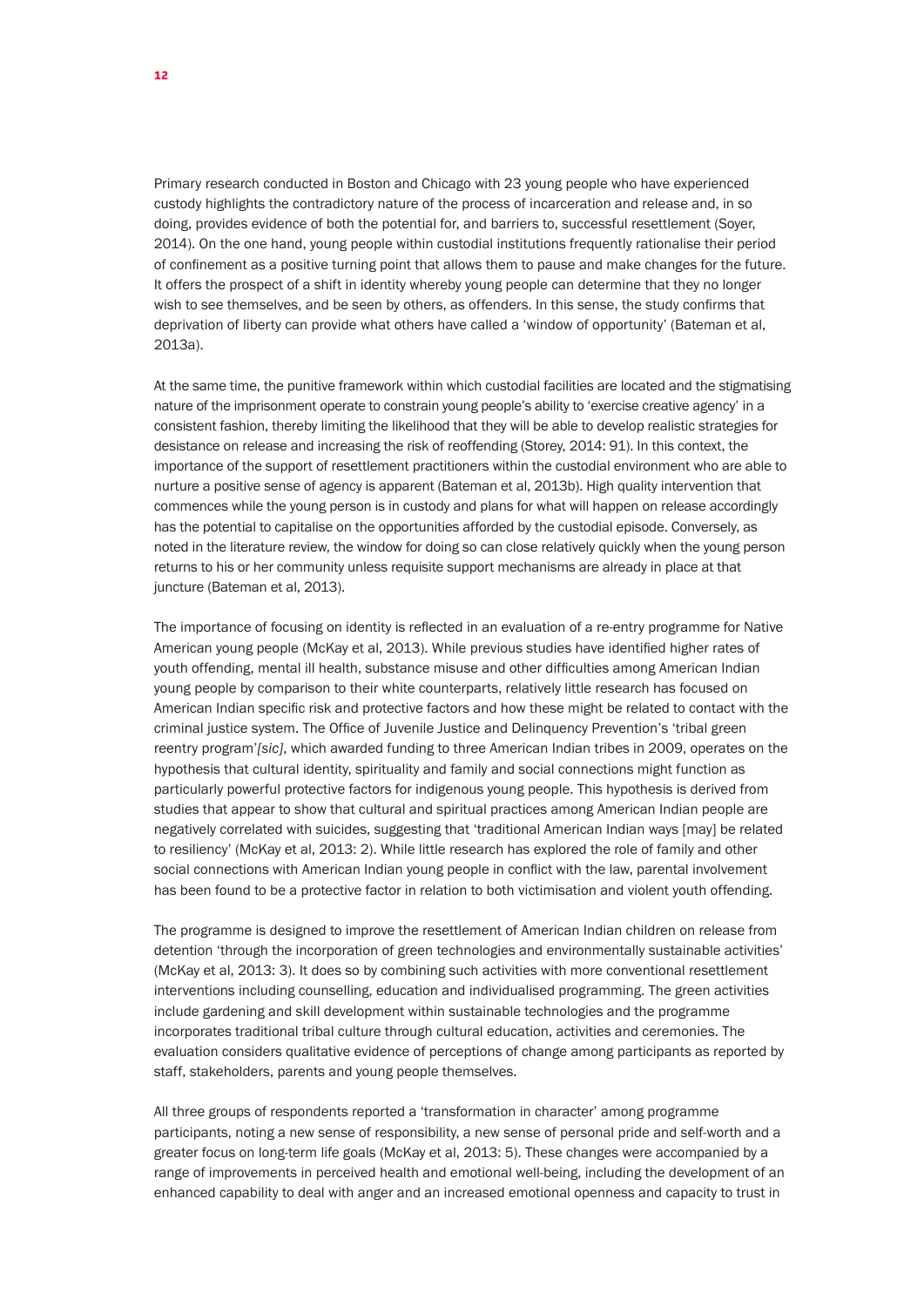others, particularly among those young people whose previous experiences were marked by having had limited positive adult support. Participants demonstrated a better knowledge of traditional teachings and experienced a sense of pride in having achieved a stronger cultural identity, which was manifested in better relationships with elders, both within the family and the wider community. Participation in the programme was also reflected in an increased take-up and involvement of young people in other community based activities in their reservations. This contributed in turn to participants feeling that they were more respected by adults in their communities. Soft outcomes of the type considered by this evaluation are not directly related to reoffending. As noted in the Beyond Youth Custody literature review, within England and Wales at least, successful resettlement is clearly predicated on reductions in reoffending (Bateman et al, 2013a). McKay et al's report (2013) is, in this context, a helpful reminder that resettlement activities may also have wider benefits. Further, while no data on recidivism are provided, the evaluation did find considerable improvements in educational engagement among programme participants with increased school attendance, fewer episodes of lateness and progress towards accredited qualifications. Such educational factors are themselves associated with improved prospects for desistance (Smith, 2006).

### **References**

Agudelo SV (2013) *The Impact of Family Visitation on Incarcerated Youth's Behavior and School Performance: Findings from the Families as Partners project* New York: Vera Institute

Bateman T (2014a forthcoming) 'Government in England and Wales announces plans for a pathfinder "secure college" as next step forward in the "Transforming youth Custody agenda"' *Youth Justice* 14(1)

Bateman T (2014b forthcoming) 'Children imprisoned in England and Wales less likely to feel safe in young offender institutions than in secure training centres' *Youth Justice* 14(1)

Bateman T and Hazel N (2013) *Engaging Young People in Resettlement* London: Beyond Youth Custody

Bateman T, Hazel N and Wright S (2013a) *Resettlement of Young People Leaving Custody: Lessons from the literature* London: Beyond Youth Custody

Bateman T, Melrose M and Brodie I (2013b) *'Nothing's Really That Hard – You Can do it': Agency and fatalism: the resettlement needs of girls* Luton: University of Bedfordshire

Crook F (2013) 'Ending routine strip-searching of children' Frances Crook's blog, 31 October 2013

Elwood C (2013) *Children and Young People in Custody 2012–13: An analysis of 12–18 year olds' perceptions of their experience in secure training centres* London: HM Inspectorate of Prisons

Grayling C (2014) *Deaths in Custody.* Written ministerial statement, 6 February 2014

Great Britain (2000) *Criminal Justice and Courts Services Act 2000, Elizabeth II*: Chapter 43 London: The Stationery Office

Great Britain (2014) *Children and Families Act 2014, Elizabeth II: Chapter 6* London: The Stationery Office

Howard League (2013) T*he Howard League for Penal Reform's Response to the Consultation on Transforming Management of Young Adults in Custody* London: Howard League for Penal Reform

Kennedy E (2013) *Children and Young People in Custody 2012–13: An analysis of 15–18 year olds' perceptions of their experiences in young offender institutions* London: HM Inspectorate of Prisons

Latimer J (2001) 'A meta-analytic examination of youth delinquency, family treatment and recidivism' *Canadian Journal of Criminology* 43(2): pp.237–253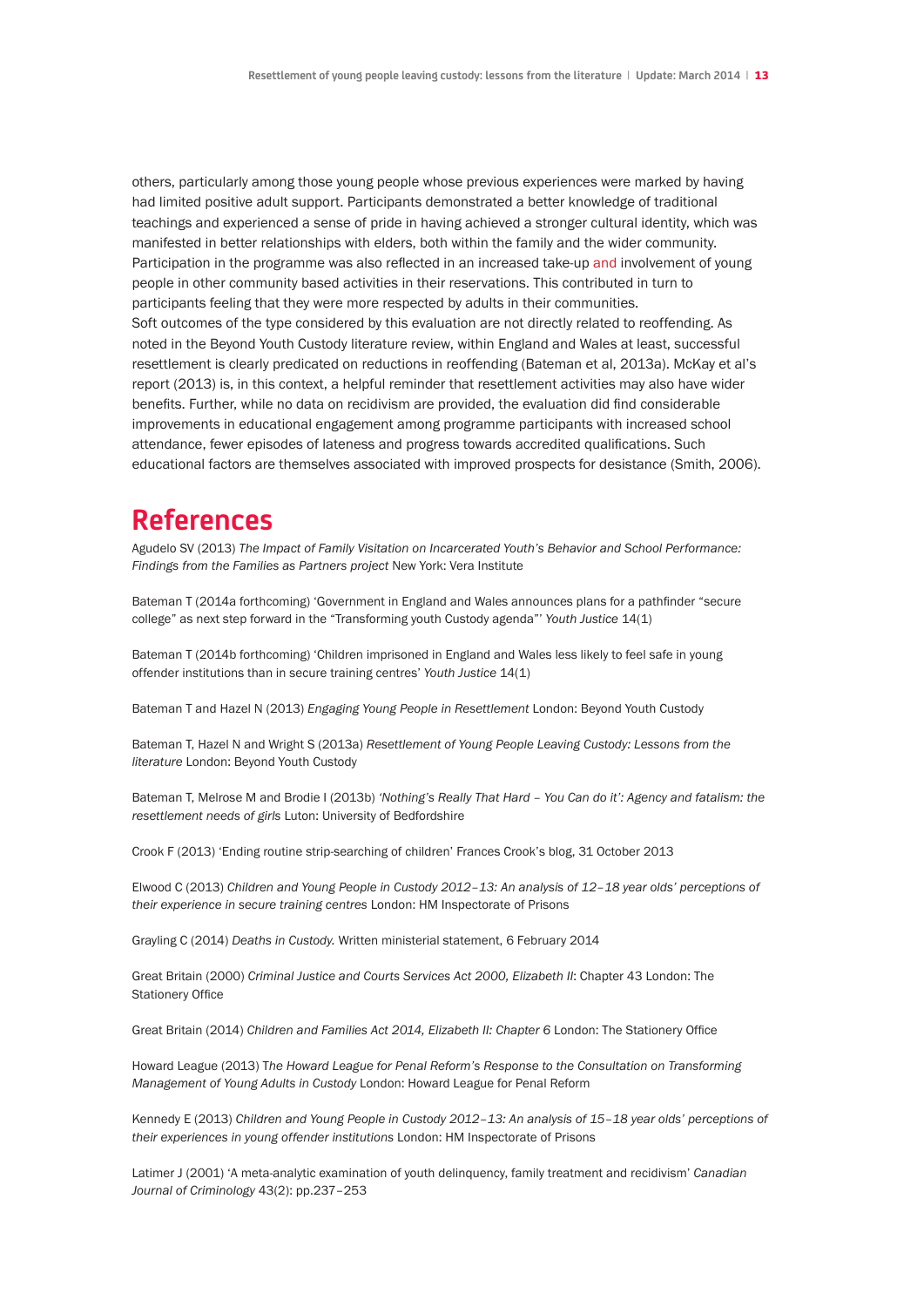Lepper J (2013) 'Government extends strip-search pilot' *Children and Young People Now* 05 November 2013

May T, Gyateng T and Bateman T (2010) *Exploring the Needs of Young Black and Minority Ethnic Offenders and the Provision of Targeted Interventions* London: Youth Justice Board

McKay T, Lindquist C, Pecos Melton A and Martinez R (2013) *Stories of Change Among Justice-Involved American Indian Youth: From the cross-site evaluation of OJJDP's tribal green reentry program* North Carolina: RTI International McNeill F (2009) 'Supervising young offenders: what works and what's right' in Barry M and McNeill F (eds) *Youth Offending and Youth Justice* London: Jessica Kingsley

Ministry of Justice (2013a) *Transforming Youth Custody: Putting education at the heart of detention* London: The Stationery Office

Ministry of Justice (2013b) *Transforming Management of Young Adults in Custody* London: Ministry of Justice

Ministry of Justice (2013c) *Analysis of the Impact of Employment on Reoffending Following Release from Custody Using Propensity Score Matching* London: Ministry of Justice

Ministry of Justice (2014a) *Youth Custody Report – December 2013* London: Ministry of Justice

Ministry of Justice (2014b) *Offender Management Statistics Quarterly Bulletin – July to September 2013 – England and Wales: Prison population tables* London: Ministry of Justice

Ministry of Justice (2014c) *Proven Reoffending Statistics Quarterly Bulletin – April 2011 to March 2012: England and Wales* London: Ministry of Justice

Ministry of Justice (2014d) *Transforming Youth Custody: Government response to the consultation London*: Ministry of Justice

Ministry of Justice (2014e) 'Change in function for two prisons to help create a fit for purpose prison estate' Press release, 14 March 2014 London: Ministry of Justice

Ministry of Justice/Youth Justice Board (2010) *Youth Justice Annual Workload Data 2008/09 London*: Ministry of Justice

Ministry of Justice/Youth Justice Board (2014) *Youth Justice Statistics 2012/13 London*: Ministry of Justice

Nacro (2007) *Grave Crimes, Mode of Trial and Long-Term Detention London*: Nacro

Nacro (2013) *Response to MOJ Consultation on Transforming Management of Young Adults in Custody* London: Nacro

Nellis A (2009) *Back on Track: Supporting youth re-entry from out-of-home placement to the community*  Washington DC: The Youth Reentry Taskforce

Puffett N (2014) 'Secure colleges would put girls at risk, warn campaigners' *Children and Young People Now*, 13 March 2014

*R (C) v Secretary of State for Justice* [2008] EWCA Civ 882 [2008]

Smith D (2006) *School Experience and Delinquency at Ages 13 to 16* Edinburgh: University of Edinburgh

Standing Committee for Youth Justice (2013) *Transforming Management of Young Adults in Custody London*: Standing Committee for Youth Justice

Standing Committee for Youth Justice (2014) *Children and Families Bill – Third Reading (House of Lords): Update on Government amendments to clause 70 – children and young people with SEN in custody* London: Standing Committee for Youth Justice